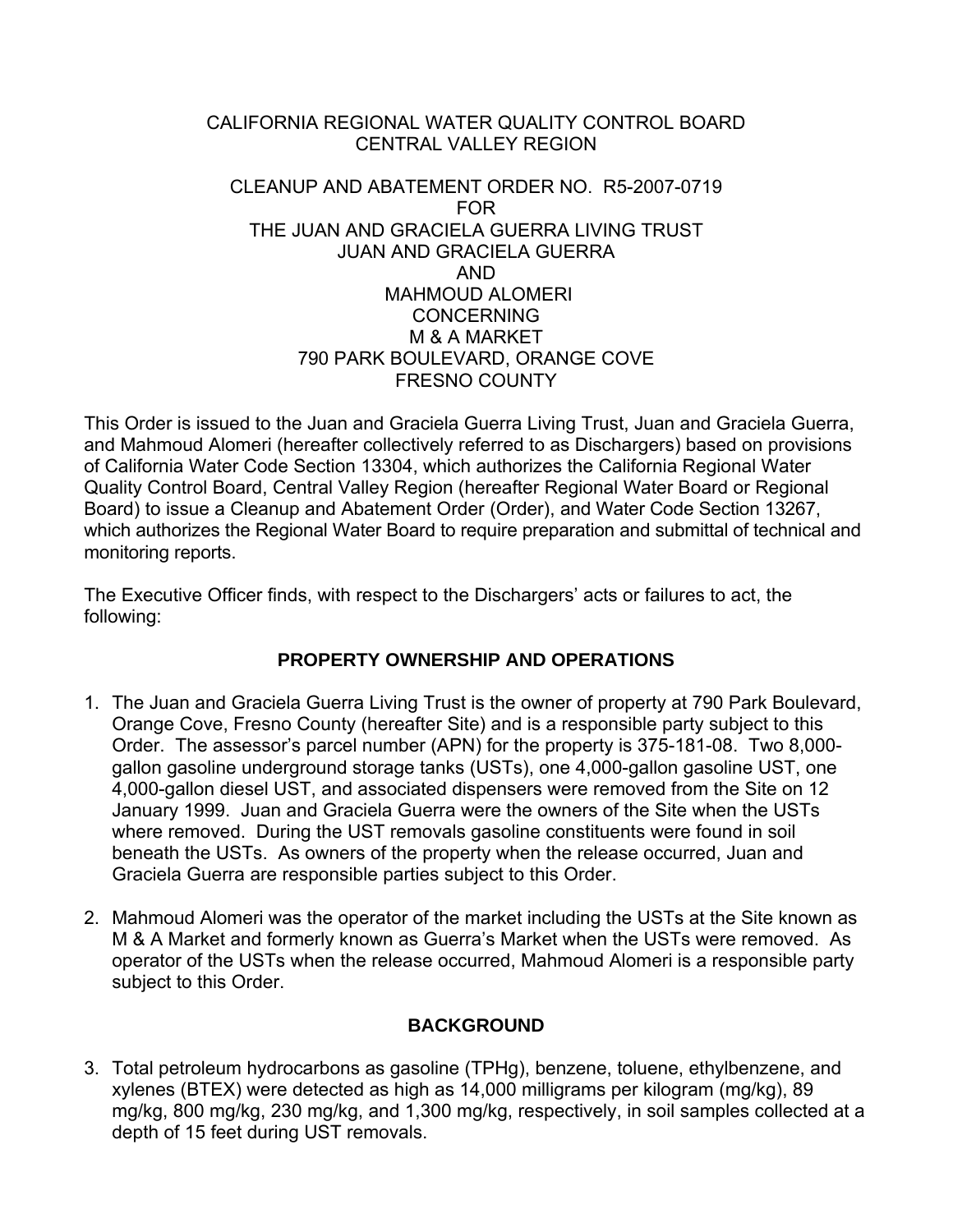- 4. The Fresno County Community Health Department (FCCHD) by letter dated 29 November 1999 notified Mahmoud Alomeri to assess the extent of the release. The requested work was not performed and on 25 February 2004 the FCCHD referred the Site to the Regional Water Board for regulatory oversight.
- 5. Regional Water Board staff by letter dated 19 March 2004 notified Juan and Graciela Guerra to submit a workplan to assess the extent of the release. The consultant for Juan and Graciela Guerra submitted a written request dated 11 November 2004 for an extension of the due date for the workplan. The extension was granted and the workplan became due 15 December 2004. The workplan has never been submitted.
- 6. Depth from ground surface to groundwater about 1,000 feet east of the Site ranged from about 10 feet to about 18 feet since 2000. As the depth to groundwater in proximity to the Site has been shallower than the depth to soil containing gasoline, groundwater at the Site has likely been in contact with and impacted by the gasoline released at the site.
- 7. The soil TPHg of 14,000 mg/kg at a depth of groundwater strongly suggests, based upon Regional Water Board experience with numerous UST sites, that groundwater will significantly exceed MCLs and have floating product.
- 8. In other similarly situated cases, gasoline vapors have accumulated in underground utilities to concentrations above the lower explosive point, and have affected indoor air quality of nearby structures. Residences exist within 50 feet of the release.
- 9. An industrial well of unknown construction exists within several hundred feet of the Site. If used since the release, this well may contain total petroleum hydrocarbons from the release and/or affect investigation of the extent and movement of the plume of total petroleum hydrocarbons.

### **AUTHORITY – LEGAL REQUIREMENTS**

10. Section 13304(a) of the California Water Code provides that:

*Any person who has discharged or discharges waste into waters of the state in violation of any waste discharge requirements or other order or prohibition issued by a regional board or the state board, or who has caused or permitted, causes or permits, or threatens to cause or permit any waste to be discharged or deposited where it is, or probably will be, discharged into the waters of the state and creates, or threatens to create, a condition of pollution or nuisance, shall upon order of the regional board clean up the waste or abate the effects of the waste, or, in the case of threatened pollution or nuisance, take other necessary remedial action, including but not limited to, overseeing cleanup and abatement efforts. A cleanup or abatement order issued by the State Board or a regional board may require the provision of, or payment for, uninterrupted*  replacement water service, which may include wellhead treatment, to each affected public water *supplier or private well owner. Upon failure of any person to comply with the cleanup or abatement order, the Attorney General, at the request of the regional board, shall petition the superior court for that county for the issuance of an injunction requiring the person to comply with the order. In the suit, the court shall have jurisdiction to grant a prohibitory or mandatory injunction, either preliminary or permanent, as the facts may warrant.*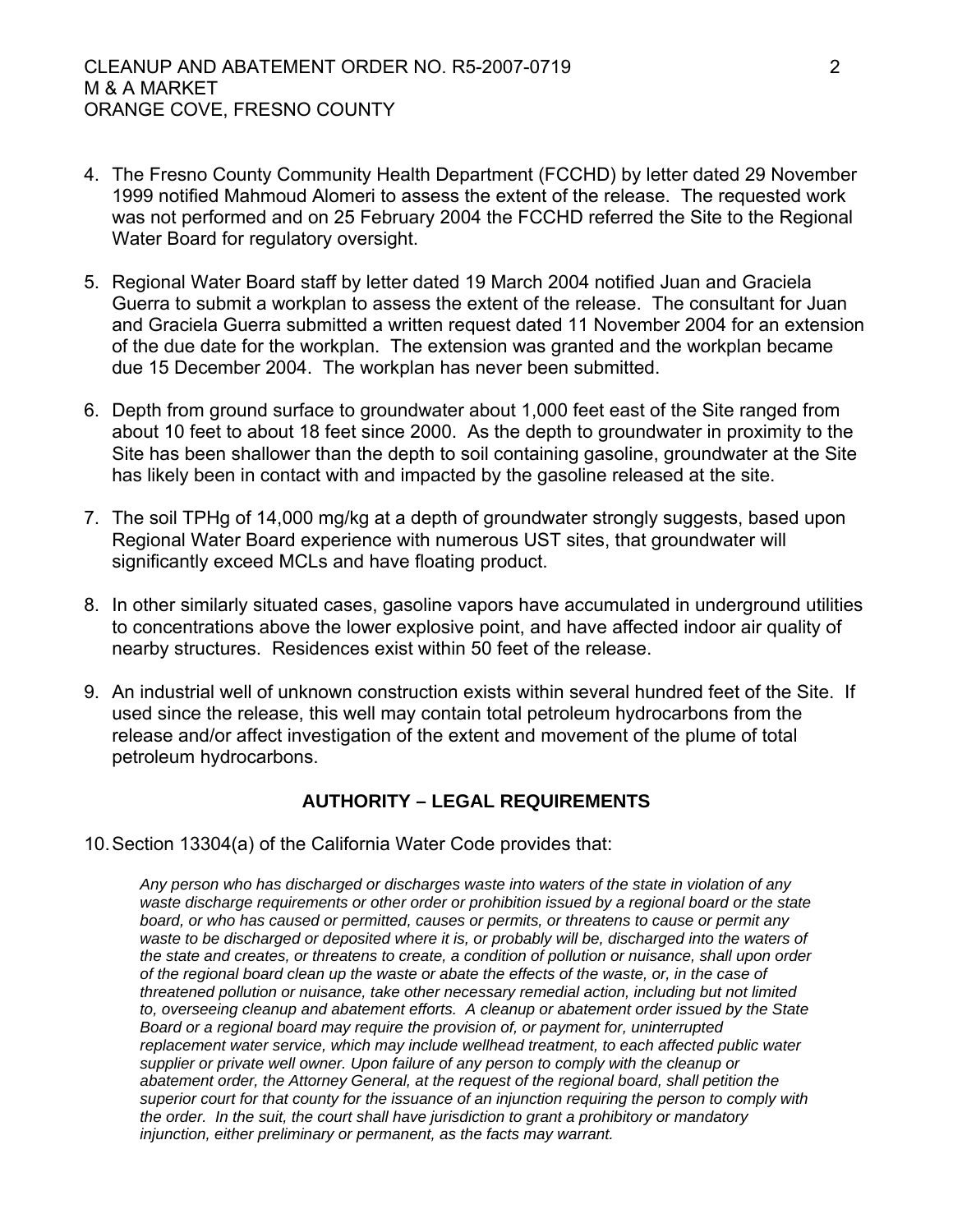#### 11. Section 13304(f) of the California Water Code provides that:

*Replacement water provided pursuant to subdivision (a) shall meet all applicable federal, state and local drinking water standards and shall have comparable quality to that pumped by the public water system or private well owner prior to the discharge of waste* 

#### 12. Section 13267(b)(1) of the California Water Code provides that:

*In conducting an investigation specified in subdivision (a), the regional board may require that any person who has discharged, discharges, or is suspected of having discharged or discharging, or who proposes to discharge waste within its region, or any citizen or domiciliary, or political agency or entity of this state who has discharged, discharges, or is suspected of having discharged or discharging, or who proposes to discharge, waste outside of its region that could affect the quality of waters within its region shall furnish, under penalty of perjury, technical or monitoring program reports which the regional board requires. The burden, including costs, of these reports shall bear a reasonable relationship to the need*  for the report and the benefits to be obtained from the reports. In requiring those reports, the regional board shall provide the person with a written explanation with regard to the need for the reports, and shall *identify the evidence that supports requiring that person to provide the reports.*

13. Section 13304(c)(1) of the California Water Code provides that:

*…the person or persons who discharged the waste, discharges the waste, or threatened to cause or permit the discharge of the waste within the meaning of subdivision (a), are liable to that government agency to the extent of the reasonable costs actually incurred in cleaning up the*  waste, abating the effects of the waste, supervising cleanup or abatement activities, or taking *other remedial actions…* 

14.The State Water Resources Control Board (hereafter State Water Board) has adopted Resolution No. 92-49, the *Policies and Procedures for Investigation and Cleanup and Abatement of Discharges Under Water Code Section 13304*. This Policy sets forth policies and procedures to be used during an investigation or cleanup of a polluted site and requires that cleanup levels be consistent with State Water Board Resolution 68-16, the *Statement of Policy With Respect to Maintaining High Quality of Waters in California*. Resolution 92-49 and the Regional Water Board's *Water Quality Control Plan for the Tulare Lake Basin, Second Edition*, (hereafter Basin Plan) establish the cleanup levels to be achieved. Resolution 92-49 requires waste to be cleaned up to background, or if that is not feasible, to an alternative cleanup level that is the most stringent level that is economically and technologically feasible in accordance with Title 23, California Code of Regulations (CCR), Section 2550.4. Any alternative cleanup level to background must (a) be consistent with the maximum benefit to the people of the state; (b) not unreasonably affect present and anticipated beneficial use of such water; and (c) not result in water quality less than that prescribed in the Basin Plan and applicable Water Quality Control Plans and Policies of the State Water Board. Resolution 92-49 directs that investigation proceed in a progressive sequence. To the extent practical, it directs the Regional Water Board to require and review for adequacy written work plans for each element and phase, and the written reports that describe the results of each phase, of the investigation and cleanup.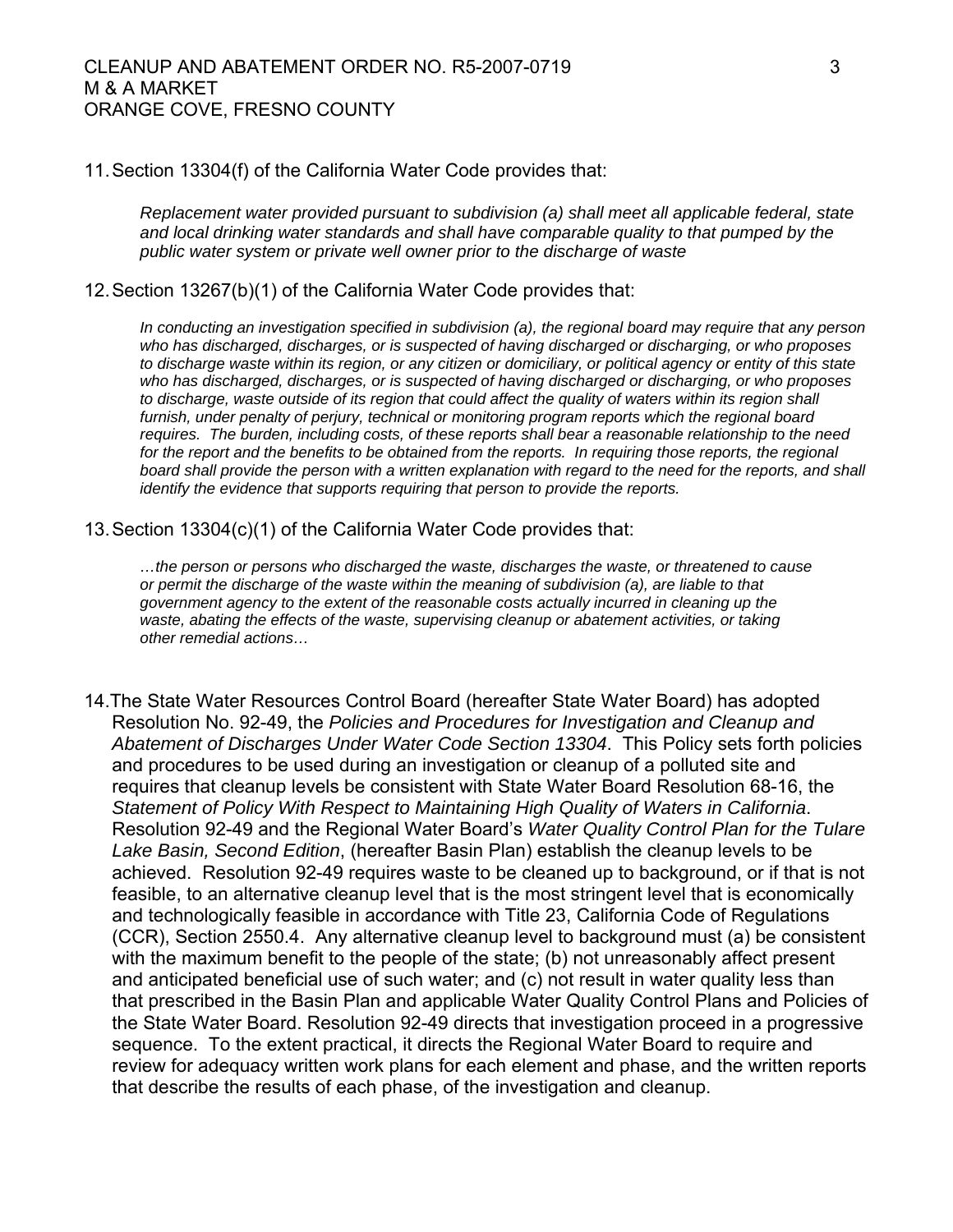- 15.Chapter IV of the Basin Plan contains a section titled *Ground Water Cleanups*, which describes the Regional Water Board's policy for managing contaminated sites. This policy is based on Water Code Sections 13000 and 13304; the Title 27, CCR, Division 2, Subdivision 1, regulations; and State Water Board Resolution Nos. 68-16 and 92-49. The policy includes site investigation, source removal or containment, information required to be submitted for consideration in establishing cleanup levels, and the bases for establishment of soil and groundwater cleanup levels.
- 16.The State Water Board's *Water Quality Enforcement Policy* states, in part, that spills that result in adverse impact to beneficial uses of groundwater or violate water quality objectives are priority violations. The policy states that, if any violation continues, the enforcement response should be quickly escalated to increasingly more formal and serious actions until compliance is achieved.
- 17.The Basin Plan designates beneficial uses of the waters of the State, establishes water quality objectives (WQOs) to protect these uses, sets forth prohibitions, and establishes implementation policies to implement WQOs. The designated beneficial uses of the groundwater beneath the Site are municipal and domestic supply, industrial supply, and agricultural supply.
- 18.Title 23, CCR, Division 3, Chapter 30, Articles 1 and 2, sections 3890 through 3895, require that analytical data be submitted electronically via the internet using electronically deliverable formats (EDF) designated by the State Water Board that are both nonproprietary and available as public domain. All EDF data must be submitted over the Internet to the State Water Board Geographic Environmental Information Management System database (Geotracker). In addition, section 3895(b) allows the Regional Water Board to specify submittal in alternative forms provided the benefit or need for it bears a reasonable relationship to the burden of producing it.
- 19.Section 13350 of the California Water Code states, in part, that any person who violates a cleanup and abatement order may be liable civilly in accordance with subdivision (d) or (e) thereof. Section 13268 of the California Water Code states, in part, that any person failing or refusing to furnish a technical or monitoring report, or falsifying any information provided therein, may be liable civilly in accordance with subdivision (b) thereof. The Regional Water Board may impose civil liability administratively in accordance with California Water Code Section 13323, et seq.

### **DISCHARGER LIABILITY**

20.Sampling conducted by the Dischargers has identified constituents not present in naturally occurring background soil that have polluted or threaten to pollute the groundwater due to the discharge resulting from an unauthorized release of gasoline. All of these constituents are wastes as defined in California Water Code Section 13050(d). Investigation, cleanup, and/or abatement of these wastes must be addressed to the satisfaction of the Regional Water Board pursuant to Resolution 92-49.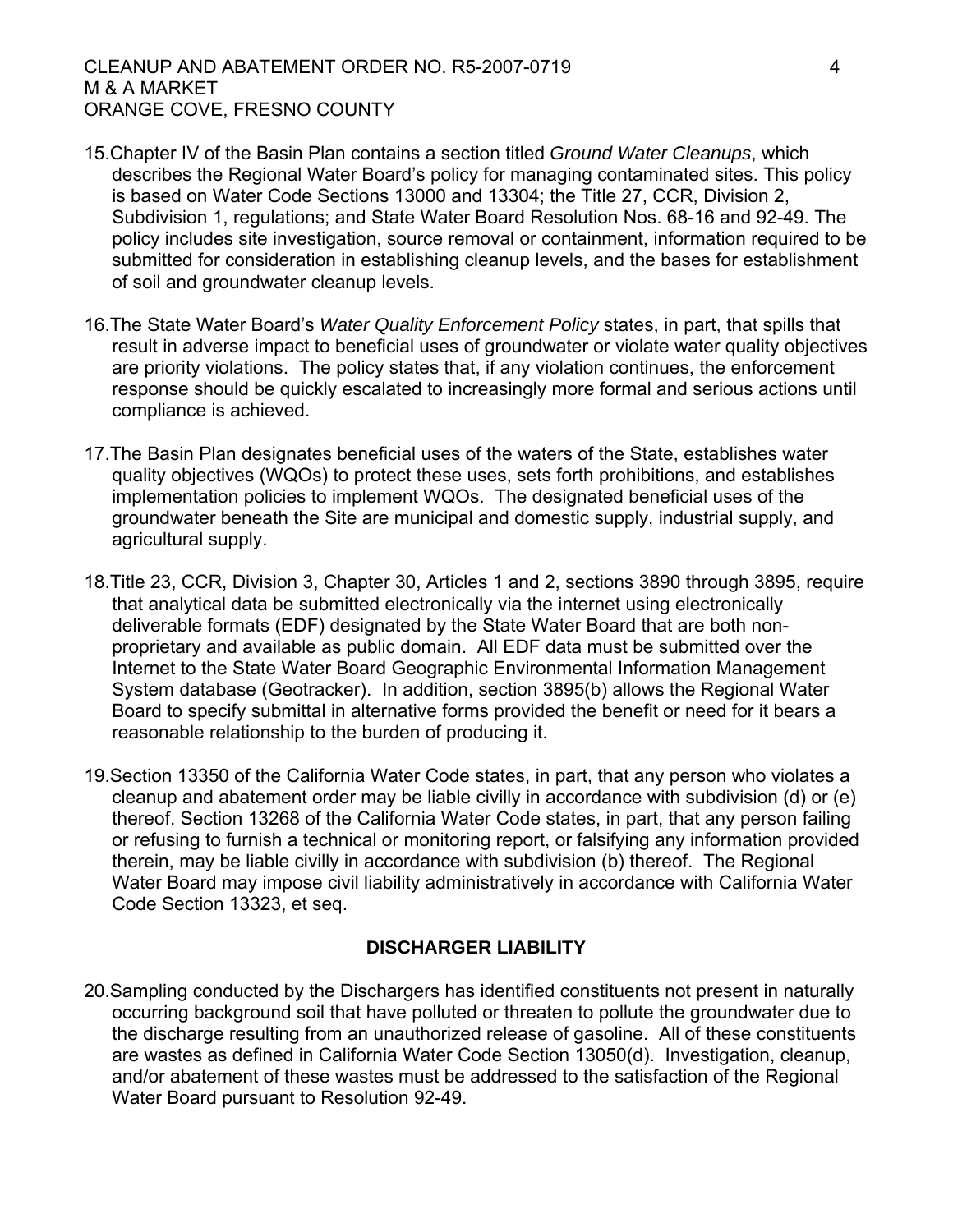21.The Basin Plan contains numerical WQOs that apply to surface water and groundwater, including, for example, drinking water maximum contaminant levels (MCLs) promulgated in Title 22, CCR, Division 4, Chapter 15 (hereafter Title 22) that the Basin Plan applies directly to waters designated as a municipal and domestic water supply. Waste constituents released by the discharge for which there is a numerical WQO are as follows:

| <b>Constituent</b> | Limits* | <b>WQO</b> | <b>Reference</b>      |
|--------------------|---------|------------|-----------------------|
| <b>Benzene</b>     |         | Chemical   | Primary MCL, Title 22 |
| <b>Toluene</b>     | 150     | Chemical   | Primary MCL, Title 22 |
| Ethylbenzene       | 300     | Chemical   | Primary MCL, Title 22 |
| Xylene             | 1750    | Chemical   | Primary MCL, Title 22 |

\* In micrograms per liter (µg/L)

- 22.The concentrations detected in soil (Finding 3) of the waste constituents listed in Finding 21, above, are of sufficient magnitude that they may have already migrated to groundwater, or likely will migrate to groundwater in the future, in concentrations that threaten to exceed the numerical WQOs for the constituents and affect water supply wells. As the Dischargers have discharged or deposited waste where it may cause the exceedence of numerical WQOs and cause or threaten to cause an adverse affect on water supply wells, they threaten to create a condition of pollution, as defined in California Water Code Section 13050(l)(1).
- 23.The Basin Plan contains narrative WQOs that apply to both surface and groundwater for tastes and odors, toxicity, and chemical constituents. The taste and odor WQO requires, in part, that, groundwater and surface water not contain substances in concentrations that cause nuisance, adversely affect beneficial uses, or impart undesirable tastes and odors to municipal and domestic water supplies. The toxicity WQO requires, in part, that groundwater be maintained free of toxic substances in concentrations that produce detrimental physiological responses in humans. Chapter IV of the Basin Plan contains the policy for *Application of Water Quality Objectives*, (WQO Policy) which provides that "[w]here compliance with narrative objectives is required (i.e., where the objectives are applicable to protect specified beneficial uses), the Regional Water Board will, on a caseby-case basis, adopt numerical limitations in orders which will implement the narrative objectives." Compliance with narrative WQO requires consideration of site-specific information, relevant numerical criteria, and guidelines developed or published by other agencies and organizations. Such numerical criteria and guidelines relevant to the waste constituents described in Finding 3 include the following: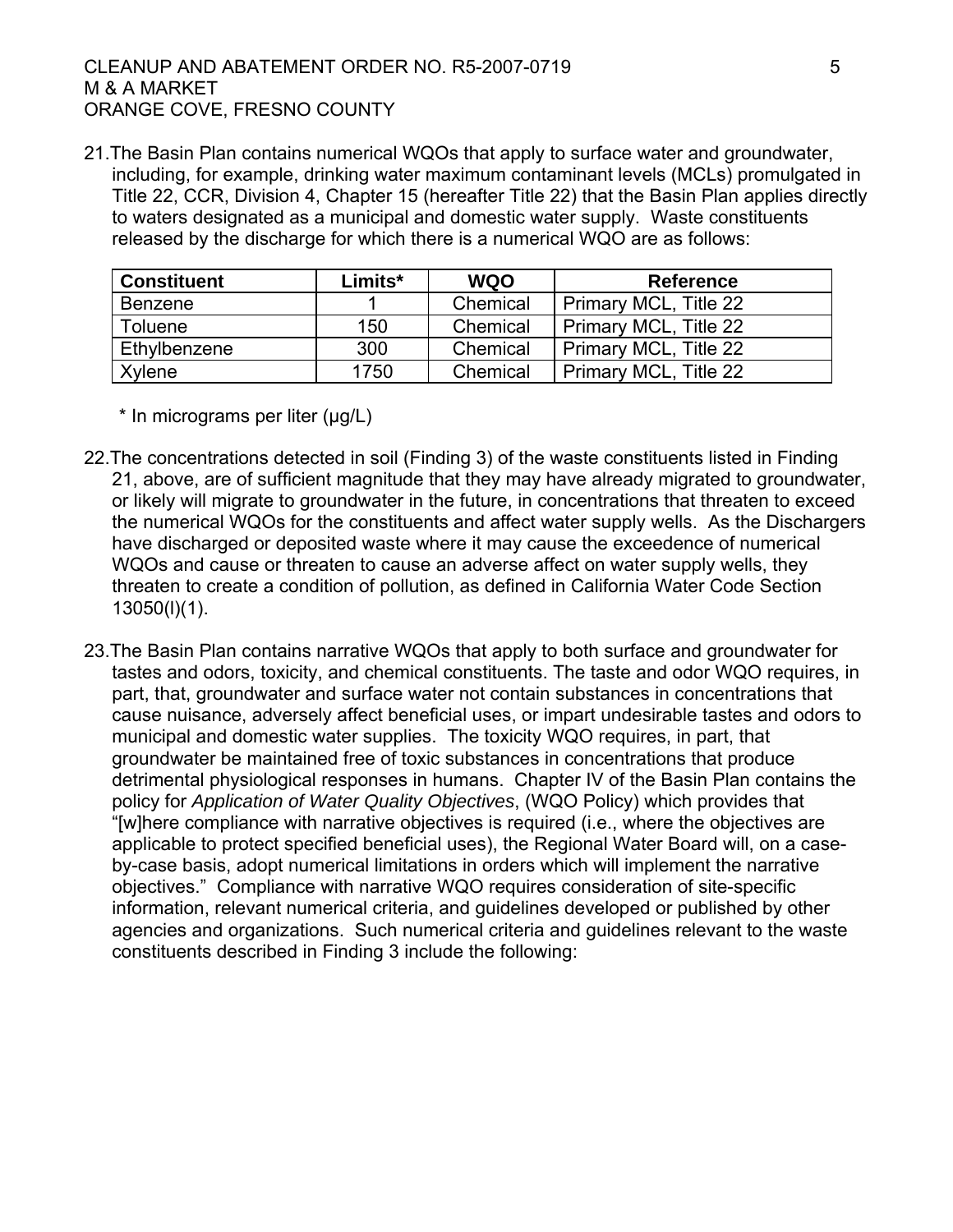| <b>Constituent</b> | Limits* | <b>WQO</b>      | <b>Reference</b>                  |
|--------------------|---------|-----------------|-----------------------------------|
| TPH as             | 5       | Taste and       | (1) McKee & Wolf, Water Quality   |
| Gasoline           |         | Odor            | Criteria, SWRCB, p. 230           |
|                    |         |                 | (2) USEPA Drinking Water Health   |
|                    |         |                 | Advisory                          |
| <b>Toluene</b>     | 42      | Taste and       | Federal Register, Vol. 54, No. 97 |
|                    |         | Odor            |                                   |
| Ethylbenzene       | 29      | Taste and       | Federal Register, Vol. 54, No. 97 |
|                    |         | Odor            |                                   |
| Xylene             | 17      | Taste and       | Federal Register, Vol. 54, No. 97 |
|                    |         | Odor            |                                   |
| <b>Benzene</b>     | 0.15    | <b>Toxicity</b> | California Public Health Goal     |
|                    |         |                 | (OEHHA)                           |

\* in micrograms per liter (μg/L)

- 24.Consistent with the WQO Policy, the limits for the waste constituents listed in Finding 23, above, are relevant and appropriate to use to evaluate compliance with the narrative WQOs for taste and odor, and for toxicity. The concentrations of waste constituents in soil (Finding 3) are of sufficient magnitude that they may have already migrated to groundwater, or likely will migrate to groundwater in the future, and cause it to significantly exceed the groundwater limits set forth in Finding 23. Therefore, the Dischargers have created a situation that threatens to cause a violation of the narrative taste and odor and toxicity WQOs and threatens to create a condition of pollution.
- 25.The release threatens indoor air quality of nearby structures and threatens to cause accumulation of gasoline vapors to explosive levels in underground utilities and structures in the neighborhood. Thus, the Dischargers have created and/or threaten to create a condition of nuisance, as defined in California Water Code Section 13050(m).
- 26.This Order requires the Dischargers to cleanup the waste consistent with State Water Board Resolution 92-49 and the Basin Plan. This Order requires the Dischargers to submit a feasibility study report that evaluates the feasibility of cleanup to background or to other levels consistent with Resolution 92-49 if the Dischargers demonstrate that cleanup to background is not reasonable. The Regional Water Board will consider information with respect to compliance with numeric and narrative WQOs for the waste constituents, the impacts to the beneficial uses of waters of the State, and all material and relevant information submitted by the Dischargers under this Order to establish numerical cleanup levels for waste constituents consistent with State Water Board Resolution 92-49 and will revise this Order to include appropriate cleanup levels.
- 27.As described in Findings 1 and 2, Dischargers are subject to an order pursuant to Water Code Section 13304 because the Dischargers have caused or permitted waste to be discharged or deposited where it could be discharged to waters of the State and have created or threaten to create a condition of pollution and nuisance. The issuance of a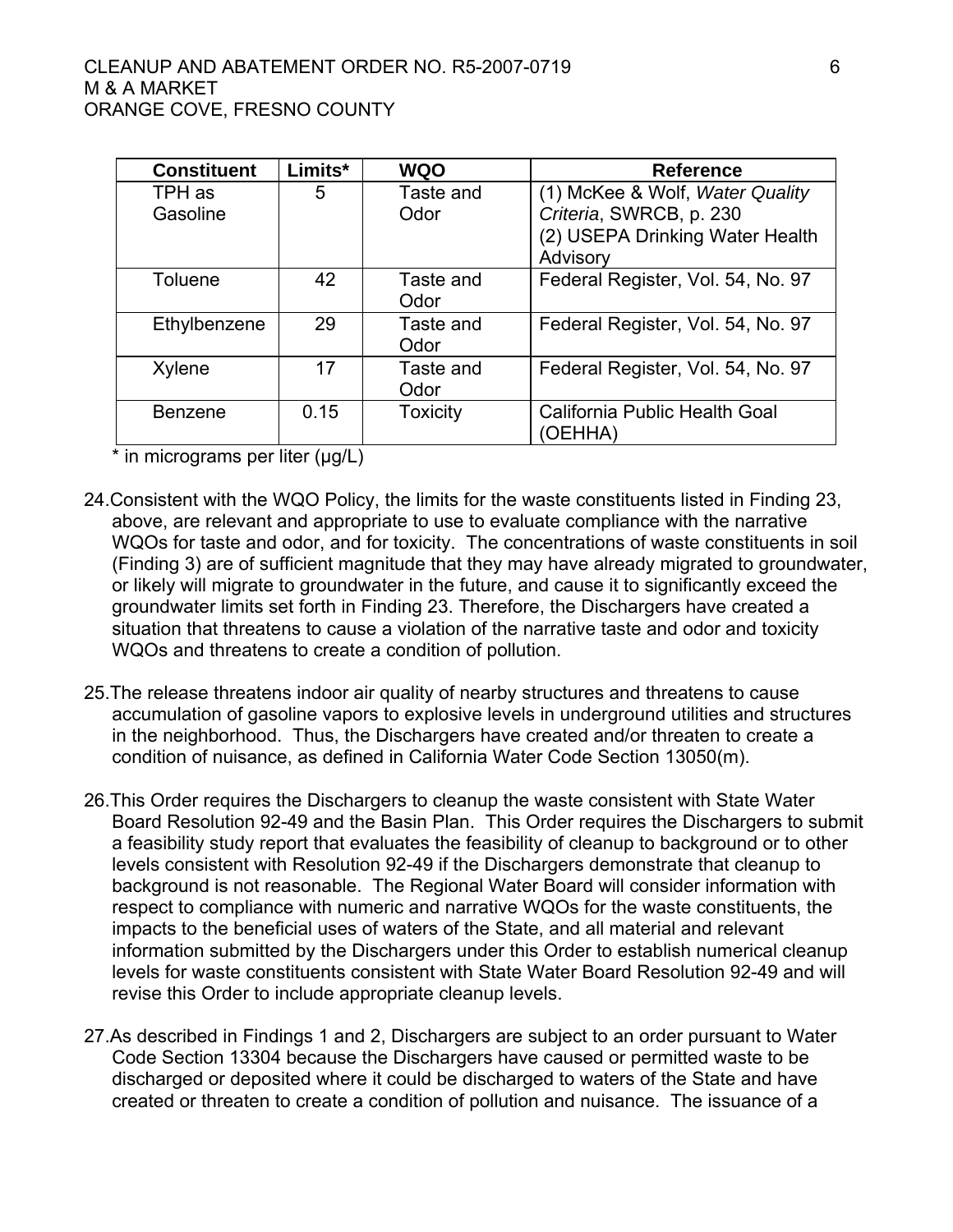#### CLEANUP AND ABATEMENT ORDER NO. R5-2007-0719 7 M & A MARKET ORANGE COVE, FRESNO COUNTY

cleanup or abatement order pursuant to Water Code Section 13304 is appropriate and consistent with policies of the Regional Water Board.

- 28.This Order requires investigation and cleanup of the Site in compliance with the Water Code, the applicable Basin Plan, Resolution 92-49, and other applicable plans, policies, and regulations.
- 29.As described in Findings 1 and 2, Dischargers are subject to an order pursuant to Water Code Section 13267 to submit technical reports because existing data and information about the Site indicate that waste has been discharged, is discharging, or is suspected of discharging at the property, which is or was owned and/or operated by the Dischargers named in this Order. Directives in this Order that require work plans, results of surveys and studies, and variously named reports refer to such written technical reports. Directives that require results from sampling of soil or groundwater, or results of regular sampling of any element or phase of investigation and cleanup, refer to such monitoring reports. The technical and monitoring reports required by this Order are necessary to assure compliance with Section 13304 of the California Water Code, including to adequately investigate and cleanup the Site to protect the beneficial uses of waters of the state, to protect against nuisance, and to protect human health and the environment.
- 30.The issuance of this Order is an enforcement action taken by a regulatory agency and is exempt from the provisions of the California Environmental Quality Act (Public Resources Code, Section 21000, et seq.), pursuant to Title 14 CCR Section 15321(a)(2). The implementation of this Order is also an action to assure the restoration of the environment and is exempt from the provisions of the California Environmental Quality Act (Public Resources Code, Section 21000, et seq.), in accordance with Title 14 CCR, Sections 15308 and 15330.
- 31.Any person affected by this action of the Regional Water Board may petition the State Water Board to review the action in accordance with Title 23 CCR Sections 2050-2068. The regulations may be provided upon request and are available at *[www.swrcb.ca.gov](http://www.swrcb.ca.gov/)*. The State Water Board must receive the petition within 30 days of the date of this Order.

#### **REQUIRED ACTIONS**

**IT IS HEREBY ORDERED** that, pursuant to California Water Code Section 13304 and Section 13267, the Juan and Graciela Guerra Living Trust, Juan and Graciela Guerra, and Mahmoud Alomeri, shall jointly and severally:

1. Investigate the discharges of waste, clean up the waste, and abate the effects of the waste forthwith at 790 Park Boulevard, Orange Cove, Fresno County, CA, in conformance with State Water Board Resolution No. 92-49 *Policies and Procedures for Investigation and Cleanup and Abatement of Discharges Under Water Code Section 13304* and with the Regional Water Board's *Water Quality Control Plan for the Tulare Lake Basin, Second Edition*. "Forthwith" means as soon as is reasonably possible. Compliance with this requirement shall include, but not be limited to, completing the tasks listed below. All work and reports shall follow the *Appendix A - Reports, Tri-Regional Recommendations for*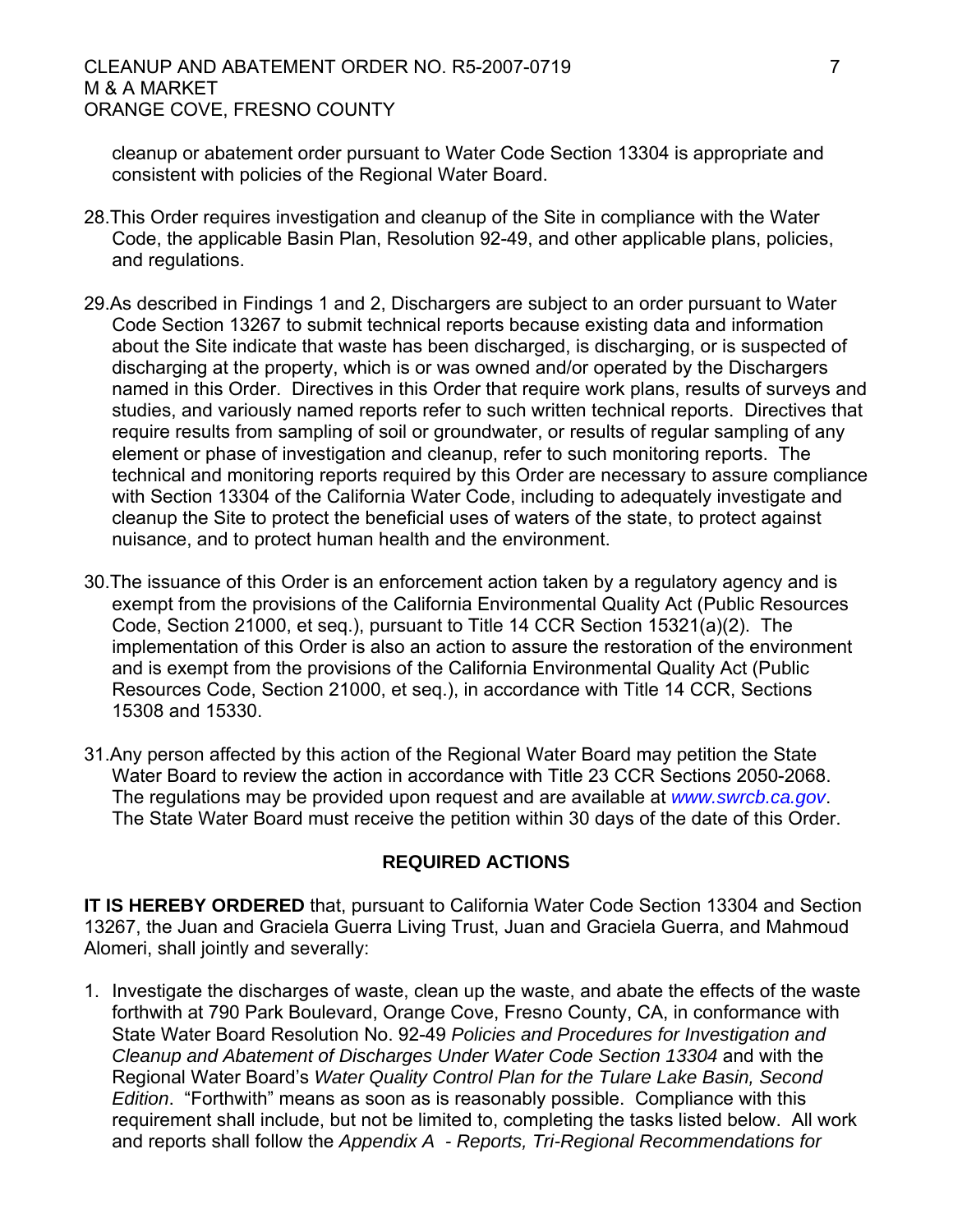*Preliminary Investigation and Evaluation of Underground Storage Tank Sites* (Appendix A - Reports) which is attached (Attachment 1) and made a part of this Order, and under permits required by State, County, and/or Local agencies.

### **WATER SUPPLY WELL SURVEY**

- 2. By **1 October 2007,** submit the results of a water supply well survey within one-quarter mile of the site and a sampling plan and time schedule subject to Executive Officer approval to sample any water supply well(s) threatened to be polluted by waste originating from the site. The sampling plan shall include specific actions and a commitment by the Discharger to implement the sampling plan, including obtaining any necessary agreements.
- 3. Within **15 days** of staff concurrence of the water supply well sampling plan and time schedule, implement the sampling plan. Submit the sampling results in accordance with the time schedule as approved or directed by the Executive Officer, which shall become part of this Order.
- 4. Within **30 days** of written notification that an alternate water supply is necessary for affected persons, submit a work plan and time schedule subject to Executive Officer approval to provide an in-kind replacement for the specified water supply. The Discharger shall implement the work plan in accordance with the time schedule as approved or directed by the Executive Officer, which shall become part of this Order.

## **SITE ASSESSMENT**

- 5. **By 1 October 2007**, submit a *Site Assessment Work Plan* with the intent to collect a sufficient number of soil and groundwater samples to define the lateral and vertical extent of waste constituents in soil and groundwater and to better define their origin. All work plans and reports submitted as part of the investigation and cleanup of this site shall contain the information required in Attachment 1, which is made part of this Order. The *Site Assessment Work Plan* shall contain a schedule for completing the work.
- 6. **By 3 March 2008**, submit a *Site Assessment Report* (SAR) acceptable to the Executive Officer that summarizes the findings of the soil and groundwater investigation conducted in accordance with the approved September 2004 workplan. The SAR shall contain the information in Attachment 1 and include recommendations and a work plan for additional investigation, if further investigation is needed to define the affects of the release. The work plan for additional investigation shall contain information in Attachment 1, including a sufficient number of sampling points and wells to determine the vertical and lateral extent of pollutants. If no additional investigation is needed, subject to Executive Officer approval, this shall be the *Final Site Assessment Report* (FSAR).
- 7. Within **30 days** of staff concurrence with the work plan for additional site assessment, implement the work plan and submit a FSAR that contains the information required in Attachment 1, in accordance with the time schedule, as approved or directed by the Executive Officer, which shall become part of this Order.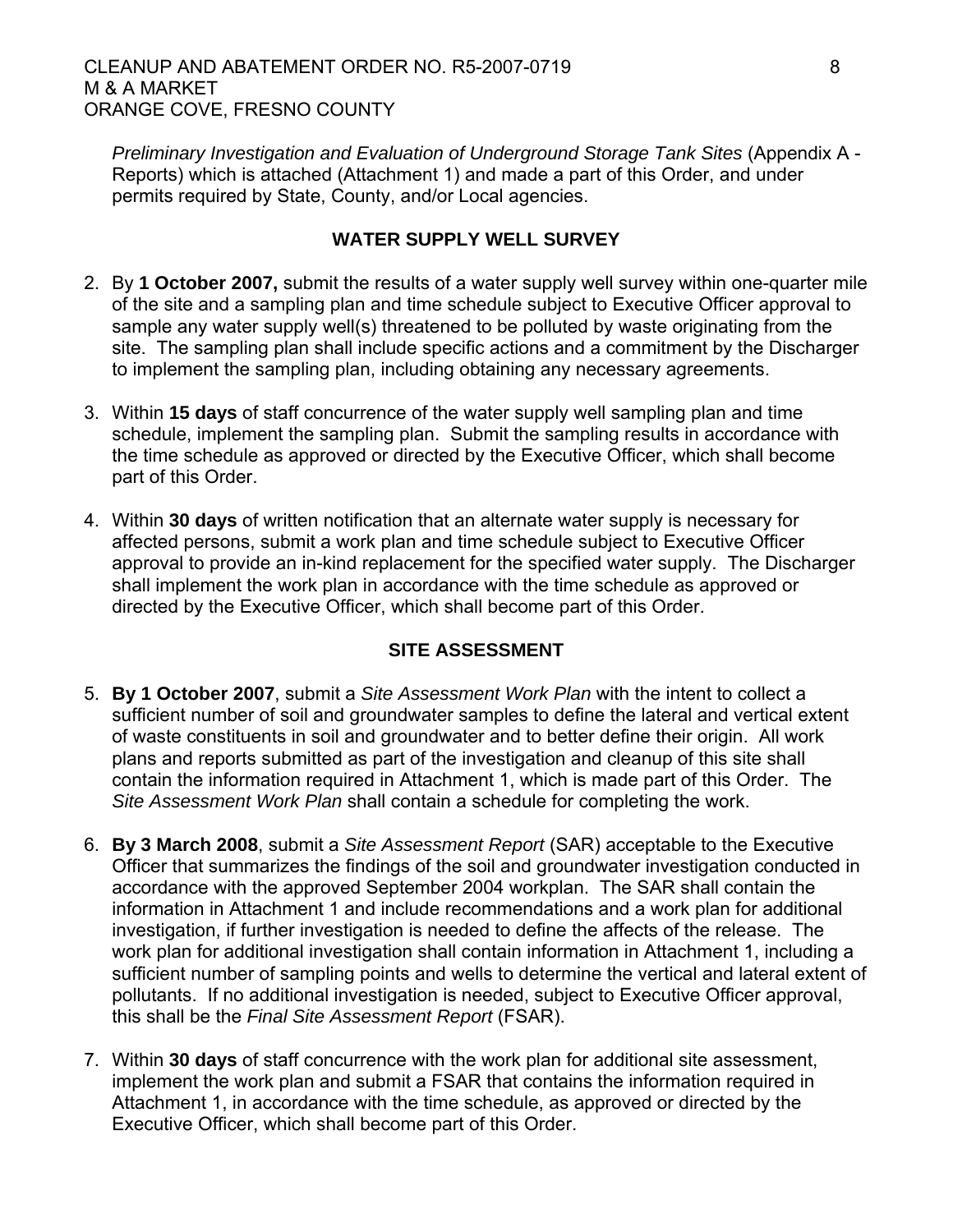#### **PUBLIC PARTICIPATION**

8. As notified in writing by the Executive Officer after staff review of the SAR or FSAR, so as to facilitate the Regional Water Board's duty to notify landowners of property where constituents from a UST release are present and to provide opportunity for public comment on the site cleanup process, conduct an Off-Site Property Owner Survey (Survey). Conduct the Survey by obtaining the property owner names and mailing addresses, the mailing addresses of all business and residences on the properties, and assessors' parcel numbers for all properties overlying soil and groundwater where constituents from the UST release are present and all properties adjacent to parcels where constituents from the release are present. Submit the data in a table or spreadsheet. Include assessor's parcel maps for the properties and a map depicting the extent of impacted groundwater by the date specified in writing by the Executive Officer.

#### **FEASIBILITY STUDY**

9. If notified in writing by the Executive Officer that this task is necessary, submit a Feasibility Study (FS) by the date specified in writing by the Executive Officer that provides a summary of remedial alternatives evaluated to address applicable cleanup levels for the affected or threatened human health and/or waters of the State. The Feasibility Study shall propose at least two remedial technologies that have a substantial likelihood to achieve cleanup of all impacted soils and groundwater and shall include a schedule for achieving cleanup. The remedial technologies must be evaluated with respect to their ability to be implemented, cost, and effectiveness. The Feasibility Study shall include the rationale for selecting the preferred remedial alternative. The Dischargers shall attempt to clean up each constituent to background concentrations, or to the lowest level that is technically and economically achievable and which complies with all applicable WQOs of the Basin Plan.

#### **GROUNDWATER MONITORING**

10. Conduct monitoring of groundwater in accordance with approved workplans and with any Monitoring and Reporting Program (MRP) for the site issued by the Executive Officer, as well as any amendments to the MRP by the Executive Officer, all of which shall become part of this Order.

#### **GENERAL REQUIREMENTS**

11. As required by the California Business and Professions Code Sections 6735, 7835, and 7835.1, have appropriate reports prepared by, or under the supervision of, a registered professional engineer or geologist and signed by the registered professional. All technical reports submitted by the Dischargers shall include a cover letter signed by the Dischargers, or an authorized representative, certifying under penalty of law that the signer has examined and is familiar with the report and that to their knowledge, the report is true, complete, and accurate. The Dischargers shall also state if they agree with any recommendations/proposals and whether they approved implementation of said proposals.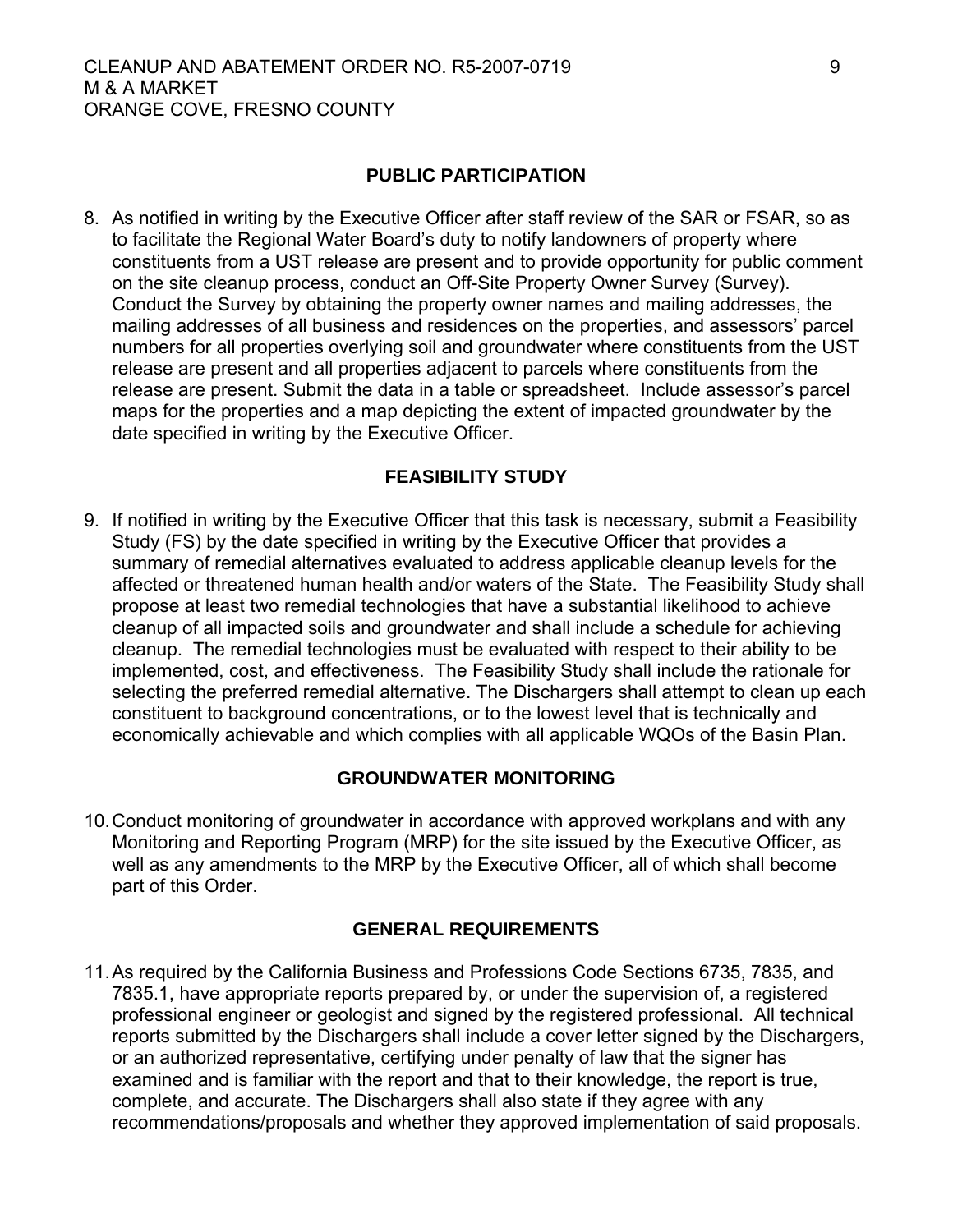- 12. Notify staff at least three working days prior to any onsite work, testing, or sampling that pertains to environmental remediation and investigation and is not routine monitoring, maintenance, or inspection.
- 13. Obtain all local and state permits and access agreements necessary to fulfill the requirements of this Order prior to beginning the work.
- 14. Continue any required remediation or monitoring activities until such time as the Executive Officer determines that sufficient cleanup has been accomplished to fully comply with this Order and this Order has been either amended or rescinded in writing.
- 15. If a monitoring and reporting program is issued by the Executive Officer, maintain a sufficient number of monitoring wells to completely define and encompass the waste plume(s). If groundwater monitoring indicates the waste in groundwater has migrated beyond laterally or vertically defined limits during the quarter, then the quarterly monitoring reports must include a work plan and schedule, with work to begin within thirty days of staff approval, to install additional monitoring wells to define the new plume limits.
- 16. Submit electronic copies of all reports and analytical results over the Internet to the State Water Board Geographic Environmental Information Management System database (GeoTracker) at *[http://geotracker.swrcb.ca.gov](http://geotracker.swrcb.ca.gov/)*. Electronic submittals shall comply with GeoTracker standards and procedures as specified on the State Board's web site.

If the Dischargers for reasons beyond their control are unable to perform any activity or submit any document in compliance with the schedule set forth herein, or as subsequently approved by the Executive Officer to become part of this Order, the Dischargers may request, in writing, an extension of the time specified. The extension request shall include justification for the delay. Any extension request shall be submitted as soon as the situation is recognized and no later than the compliance date. Such an extension is at the discretion of the Executive Officer and, unless authorized in writing within ten working days of the extension request, or within five working days after the compliance date, whichever comes first, shall be considered denied and if the submittal for which the extension is requested is not submitted by the compliance date, shall be considered a violation of this Order.

All work and directives referenced in this Order are required regardless of whether or not the UST Cleanup Fund approves the work for reimbursement.

If, in the opinion of the Executive Officer, the Dischargers fail to comply with the provisions of this Order, the Executive Officer may refer this matter to the Attorney General for judicial enforcement or may issue a complaint for administrative civil liability.

This Order is effective upon the date of signature.